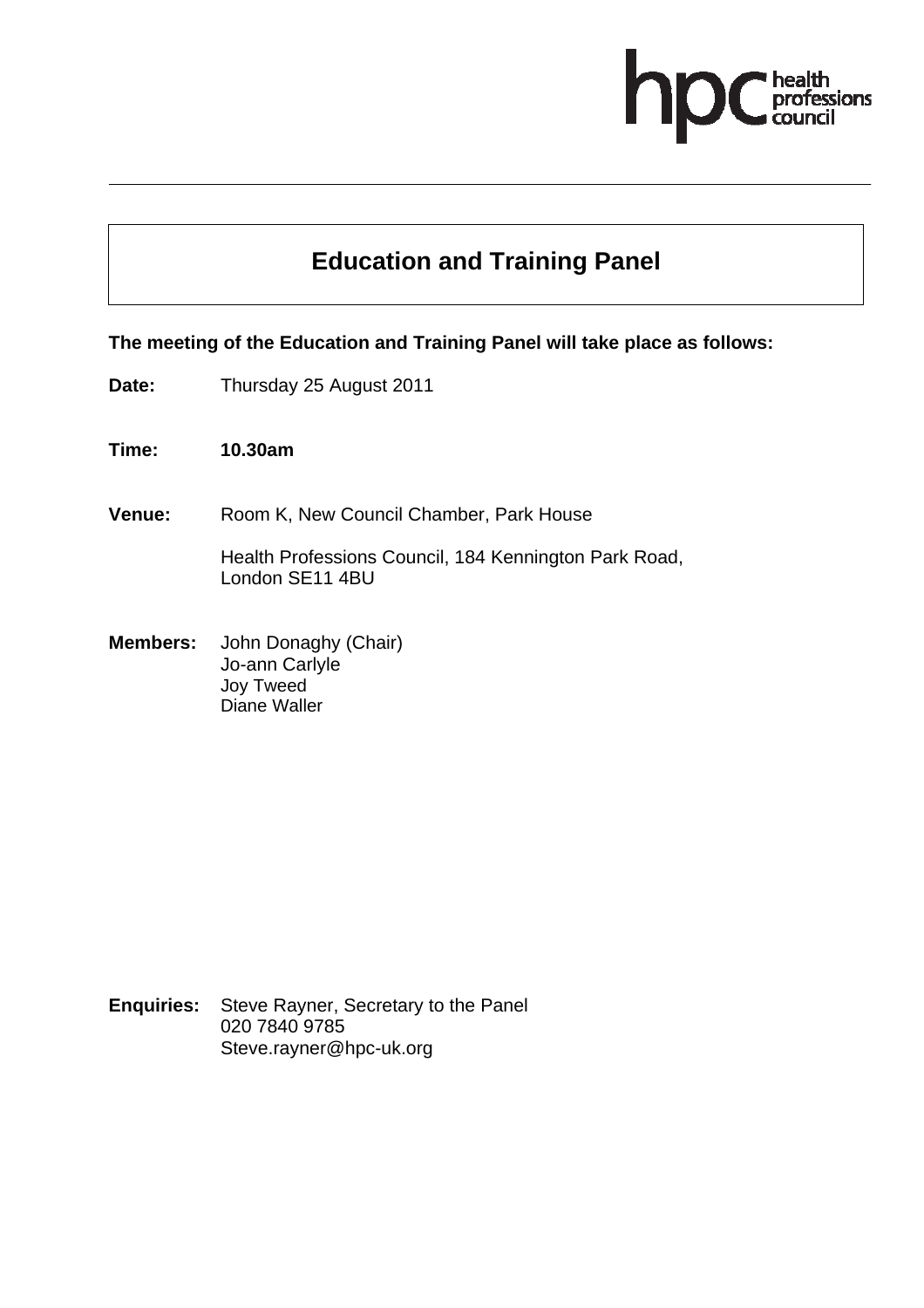Public Agenda

|    |    | Apologies for absence                           | verbal |
|----|----|-------------------------------------------------|--------|
| 2. |    | Declarations of conflicts of interest           | verbal |
| 3. |    | Programme approval                              |        |
|    | Α. | Programmes in respect of which approval/ongoing |        |

 **B. Programmes in respect of which approval/ongoing approval is recommended subject to conditions:**  enclosure 1 paper ETP 20/11

**approval is recommended without conditions:** None.

|                 | <b>Education provider</b>             | <b>Programme Name</b>                                               | <b>Mode</b>      |
|-----------------|---------------------------------------|---------------------------------------------------------------------|------------------|
| 1.              | Bradford, University of               | <b>BSc (Hons) Occupational Therapy</b>                              | <b>Full Time</b> |
| 2.1             | Bradford, University of               | <b>BSc (Hons) Diagnostic Radiography</b>                            | <b>Full Time</b> |
| 3.              | <b>Buckinghamshire New University</b> | Dip (HE) Operating Department                                       | <b>Full Time</b> |
|                 |                                       | Practitioner                                                        |                  |
| 4.1             | Essex, University of                  | Doctorate in Clinical Psychology<br>(DClinPsy)                      | <b>Full Time</b> |
| 5.              | Lincoln, University of                | Doctorate in Clinical Psychology<br>(DclinPsy)                      | <b>Full Time</b> |
|                 | 6. London Metropolitan University     | <b>MSc Dietetics and Nutrition</b>                                  | <b>Full Time</b> |
| 7.              | <b>London Metropolitan University</b> | Post Graduate Diploma Dietetics and<br>Nutrition (Pre-registration) | <b>Full Time</b> |
|                 | 8. London South Bank University       | <b>BSc (Hons) Operating Department</b><br>Practice                  | <b>Full Time</b> |
|                 | 9. London South Bank University       | Pg Dip Occupational Therapy                                         | <b>Full Time</b> |
|                 | 10 London South Bank University       | <b>DipHE Operating Department</b>                                   | <b>Full Time</b> |
|                 |                                       | Practice                                                            |                  |
| 11              | Manchester, University of             | Doctorate in Clinical Psychology<br>(ClinPsyD)                      | <b>Full Time</b> |
|                 | 12 Nottingham, University of          | Doctorate in Clinical Psychology<br>(DclinPsy)                      | <b>Full Time</b> |
|                 | 13 Oxford Brookes University          | MSc Occupational Therapy (pre-<br>registration)                     | <b>Full Time</b> |
|                 | 14 Oxford Brookes University          | MSc Physiotherapy (pre-registration)                                | <b>Full Time</b> |
|                 | 15 Queen Margaret University          | <b>BSc (Hons) Occupational Therapy</b>                              | <b>Full Time</b> |
|                 | 16. Southampton, University of        | Doctorate in Educational Psychology                                 | <b>Full Time</b> |
| 17 <sub>1</sub> | Surrey, University of                 | Health Psychology (PhD) and PG                                      | <b>Full Time</b> |
|                 |                                       | Cert in Health Psychology Practice                                  |                  |
|                 | 18 Surrey, University of              | Health Psychology (PhD) and PG                                      | Part Time        |
|                 |                                       | Cert in Health Psychology Practice                                  |                  |
|                 | 19 Teesside University                | Doctorate in Counselling Psychology                                 | <b>Full Time</b> |
|                 |                                       | (DCounsPsy)                                                         |                  |

2010-01-10 a ETC AGD Education and Training Panel agenda

Final DD: None

Public RD: None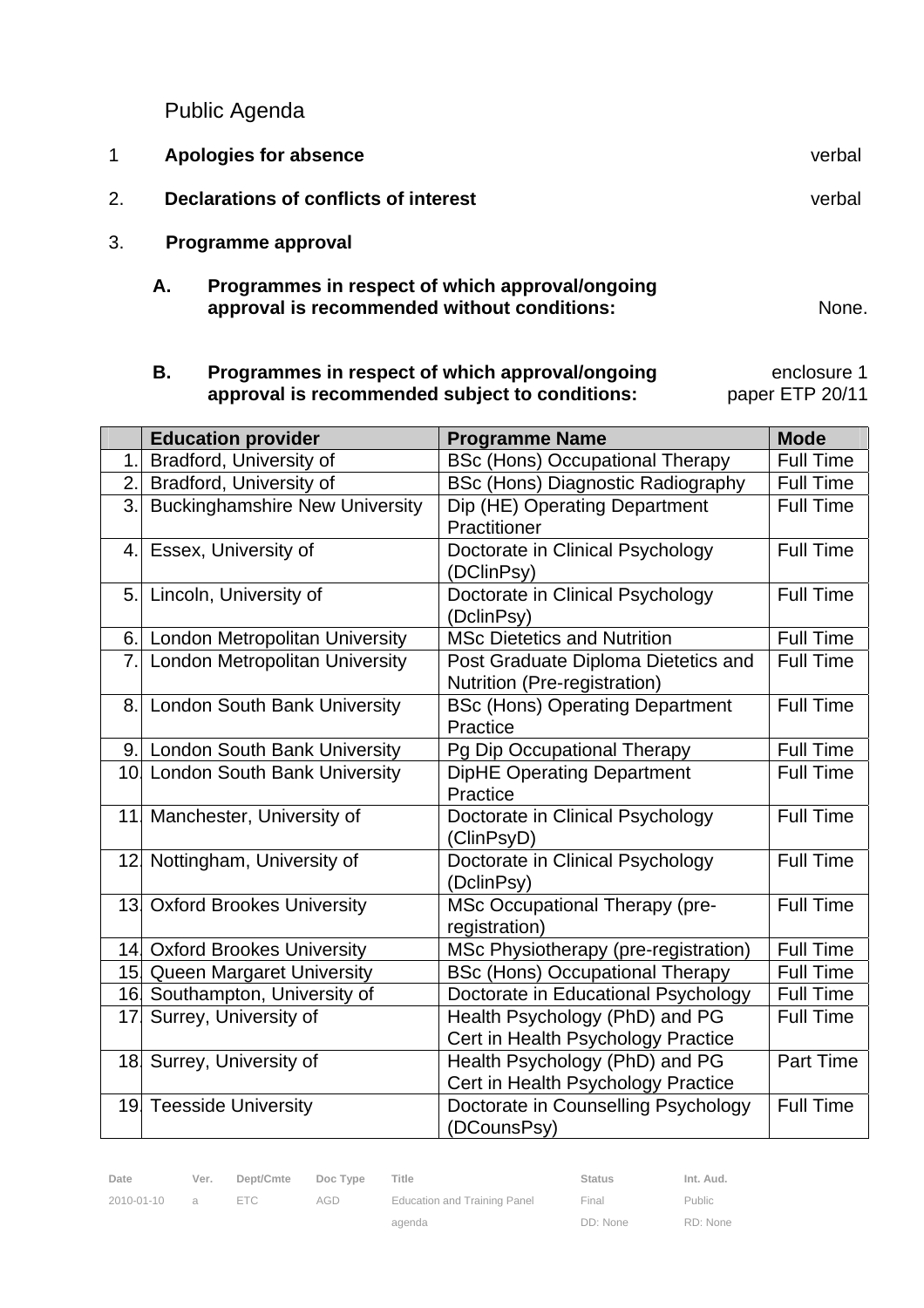**C. Programmes in respect of which approval/ongoing approval is recommended subject to conditions, where the education provider has made observations on the visitors' reports:** 

enclosure 2 paper ETP 21/11

|                | <b>Education provider</b>            | <b>Programme Name</b>                                                                            | <b>Mode</b>                         |
|----------------|--------------------------------------|--------------------------------------------------------------------------------------------------|-------------------------------------|
| 1 <sub>1</sub> | Bradford, University of              | <b>BSc (Hons) Physiotherapy</b>                                                                  | <b>Full Time</b>                    |
| 2.1            | <b>British Psychological Society</b> | Qualification in Health Psychology<br>(Stage 2)                                                  | Flexible                            |
|                | 3. British Psychological Society     | <b>Qualification in Occupational</b><br>Psychology                                               | Flexible                            |
|                | 4. London South Bank University      | <b>BSc (Hons) Diagnostic Radiography</b>                                                         | Part Time<br>(In<br>Service)        |
|                | 5. London South Bank University      | BSc (Hons) Diagnostic Radiography                                                                | <b>Full Time</b>                    |
|                | 6. London South Bank University      | <b>BSc (Hons) Therapeutic Radiography</b>                                                        | <b>Part Time</b><br>(In<br>Service) |
| 7.1            | <b>London South Bank University</b>  | <b>BSc (Hons) Therapeutic Radiography</b>                                                        | <b>Full Time</b>                    |
|                | 8. London South Bank University      | Pg Dip Therapeutic Radiography                                                                   | <b>Full Time</b>                    |
|                | 9. London South Bank University      | <b>BSc (Hons) Occupational Therapy</b>                                                           | <b>Part Time</b>                    |
|                | 10 London South Bank University      | <b>BSc (Hons) Occupational Therapy</b>                                                           | Part Time<br>$($ ln<br>Service)     |
|                | 11. London South Bank University     | <b>BSc (Hons) Occupational Therapy</b>                                                           | <b>Full Time</b>                    |
|                | 12 University College London         | <b>BSc (Hons) Audiology</b>                                                                      | <b>Full Time</b>                    |
|                | 13 University College London         | MSc Audiological Science with<br><b>Certificate in Clinical Competency</b><br>(CCC)              | <b>Full Time</b>                    |
|                | 14 University College London         | Postgraduate Diploma in Audiological<br>Science with Certificate in Clinical<br>Competency (CCC) | <b>Full Time</b>                    |

### **D. Programmes previously recommended for approval/ ongoing approval subject to conditions and which have now been met\*:** verbal

 *\*The Committee has received confirmation, in respect of each of the following programmes, that the visitors are satisfied the conditions in the original visitors' report have been met. The visitors are therefore recommending to Committee that the programmes meet/continues to meet the standards of education and training. Individual reports are not routinely published with the papers.* 

| <b>Education provider</b> | <b>Programme Name</b>        | <b>Mode</b>      |
|---------------------------|------------------------------|------------------|
| 1. Aston University       | BSc (Hons) Audiology with    | <b>Full Time</b> |
|                           | <b>Professional Training</b> |                  |

| Date         | Ver. | Dept/Cmte Doc Type |     | Title                        | <b>Status</b> | Int. Aud. |
|--------------|------|--------------------|-----|------------------------------|---------------|-----------|
| 2010-01-10 a |      | FTC.               | AGD | Education and Training Panel | Final         | Public    |
|              |      |                    |     | agenda                       | DD: None      | RD: None  |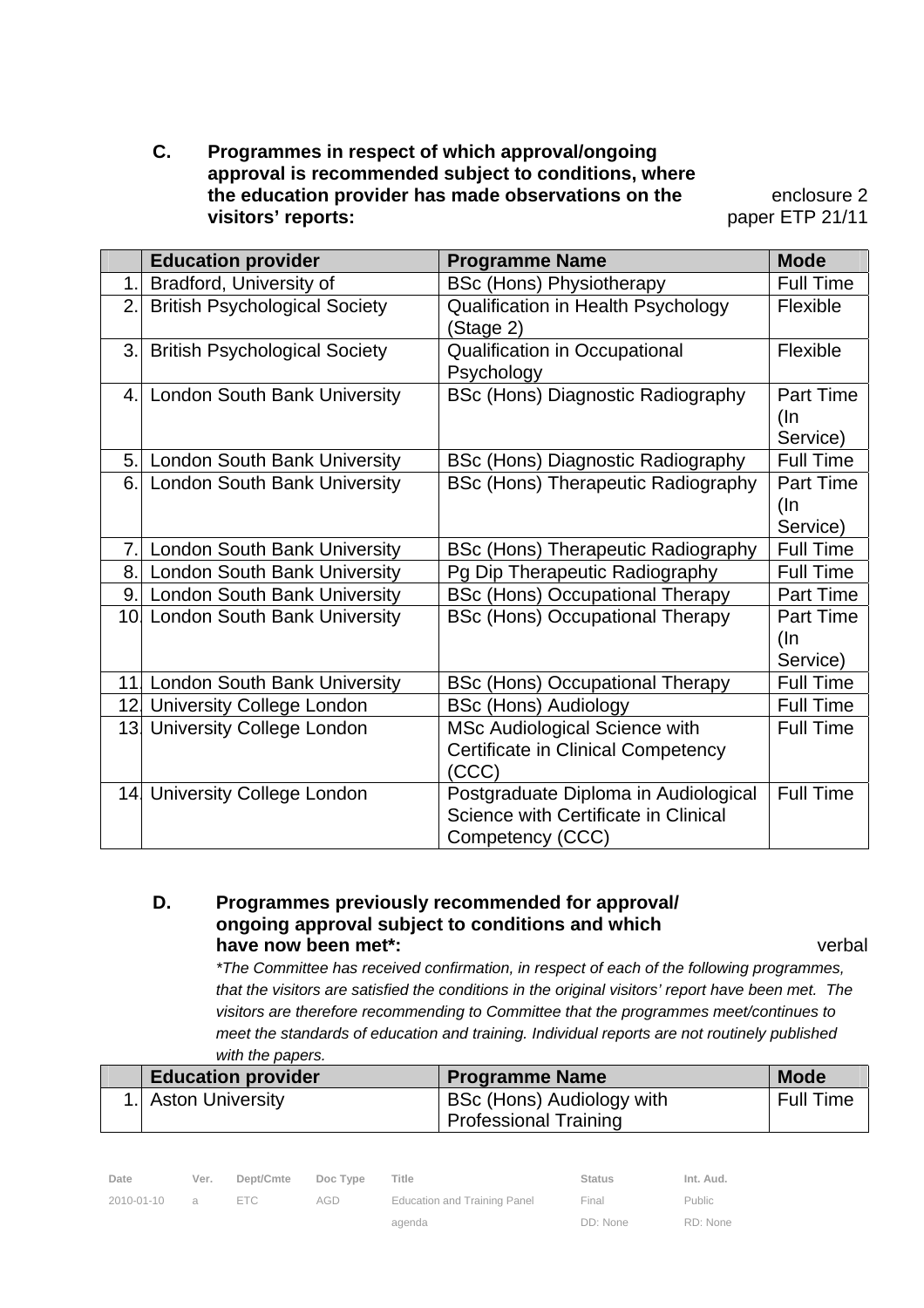| 2. | <b>Aston University</b>                   | Foundation Degree in Hearing Aid             | <b>Full Time</b> |
|----|-------------------------------------------|----------------------------------------------|------------------|
|    |                                           | Audiology                                    |                  |
| 3. | <b>Brunel University</b>                  | <b>BSc (Hons) Physiotherapy</b>              | <b>Full Time</b> |
| 4. | <b>Brunel University</b>                  | <b>BSc (Hons) Physiotherapy</b>              | <b>Part Time</b> |
| 5. | <b>Buckinghamshire New University</b>     | Dip (HE) Operating Department                | <b>Full Time</b> |
|    |                                           | Practitioner                                 |                  |
| 6. | <b>City University</b>                    | <b>BSc (Hons) Radiography (Diagnostic</b>    | <b>Full Time</b> |
|    |                                           | Imaging)                                     |                  |
| 7. | <b>City University</b>                    | <b>BSc (Hons) Radiography</b>                | <b>Full Time</b> |
|    |                                           | (Radiotherapy and Oncology)                  |                  |
| 8. | <b>Coventry University &amp; Warwick,</b> | Doctorate in Clinical Psychology             | <b>Full Time</b> |
|    | University of                             | (D.Clin.Psy)                                 |                  |
| 9. | Essex, University of                      | Doctorate in Clinical Psychology             | <b>Full Time</b> |
|    |                                           | (DClinPsy)                                   |                  |
|    | 10 Oxford Health NHS Foundation           | Doctorate in Clinical Psychology             | <b>Full Time</b> |
|    | <b>Trust</b>                              | (D.Clin Psych)                               |                  |
|    | 11 Queen Margaret University              | <b>BSc (Hons) Occupational Therapy</b>       | <b>Full Time</b> |
|    | 12 Regent's College                       | <b>Practitioner Doctorate in Existential</b> | <b>Full Time</b> |
|    |                                           | <b>Phenomenological Counselling</b>          |                  |
|    |                                           | Psychology (DPsych)                          |                  |
|    | 13 Southampton, University of             | Health Psychology Research and               | <b>Full Time</b> |
|    |                                           | Professional Practice (PhD)                  |                  |
|    | 14 Southampton, University of             | Health Psychology Research and               | Part Time        |
|    |                                           | Professional Practice (PhD)                  |                  |
|    | 15 Southampton, University of             | Health Psychology Research and               | <b>Full Time</b> |
|    |                                           | Professional Practice (MPhil)                |                  |
|    | 16 Southampton, University of             | Health Psychology Research and               | <b>Part Time</b> |
|    |                                           | Professional Practice (MPhil)                | <b>Full Time</b> |
|    | 17 Southampton, University of             | Doctorate in Educational Psychology          | Part Time        |
|    | 18 University of Wales, Newport           | <b>MA Music Therapy</b>                      |                  |
|    | 19 University of Wales, Newport           | <b>MA Art Psychotherapy</b>                  | Part Time        |

# 4. **Annual monitoring**

### **A. Programmes which have been subject to annual monitoring audit and for which continuing approval is recommended:** paper ETP 22/11

enclosure 3

| <b>Education provider</b>         | <b>Programme Name</b>             | <b>Mode</b>      |
|-----------------------------------|-----------------------------------|------------------|
| <b>Birmingham City University</b> | <b>BSc (Hons) Radiotherapy</b>    | <b>Full Time</b> |
| 2. Birmingham City University     | <b>BSc (Hons) Radiotherapy</b>    | Part Time        |
| 3. Birmingham City University     | <b>DipHE Operating Department</b> | <b>Full Time</b> |
|                                   | Practice                          |                  |
| 4. Birmingham City University     | <b>Fd Health and Social Care</b>  | <b>Full Time</b> |
|                                   | (Paramedic Science)               |                  |
| 5. London Metropolitan University | BSc (Hons) Human Nutrition and    | <b>Full Time</b> |

| Date       | Ver. | Dept/Cmte | Doc Type | Title                        | <b>Status</b> | Int. Aud. |
|------------|------|-----------|----------|------------------------------|---------------|-----------|
| 2010-01-10 | a    | FTC.      | AGD      | Education and Training Panel | Final         | Public    |
|            |      |           |          | agenda                       | DD: None      | RD: None  |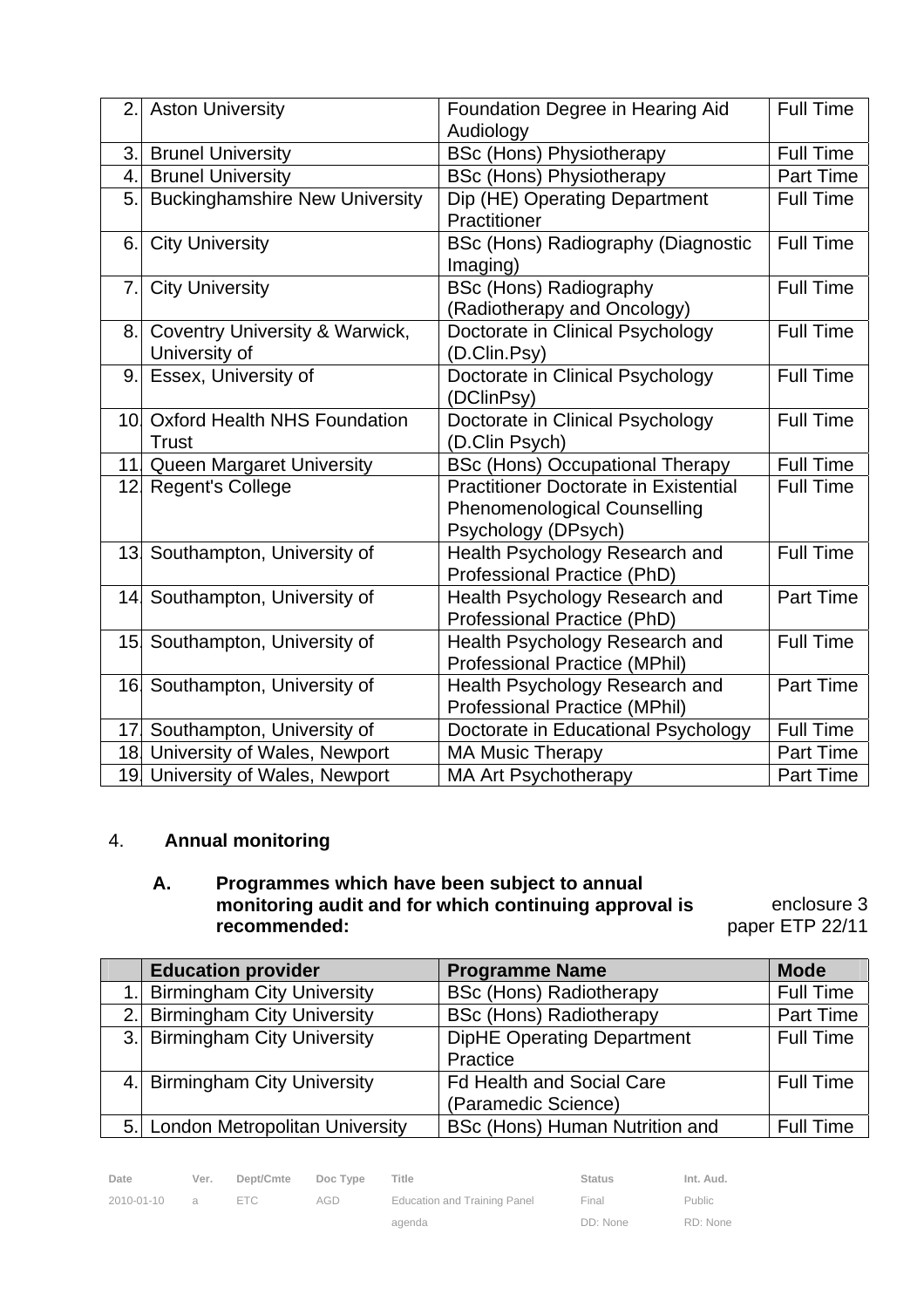|     |                                                     | <b>Dietetics</b>                                                       |                  |
|-----|-----------------------------------------------------|------------------------------------------------------------------------|------------------|
| 6.  | <b>Manchester Metropolitan</b><br><b>University</b> | <b>MSc Applied Biomedical Science</b>                                  | <b>Full Time</b> |
| 7.1 | The Open University                                 | Diploma in Higher Education in<br><b>Operating Department Practice</b> | Part Time        |
| 8.  | The Open University                                 | <b>Foundation Degree in Operating</b><br><b>Department Practice</b>    | Part Time        |
|     | 9. University of Birmingham                         | <b>BSc (Hons) Physiotherapy</b>                                        | Flexible         |
|     | 10 University of Birmingham                         | <b>BSc (Hons) Physiotherapy</b>                                        | <b>Full Time</b> |
|     | 11 University of Bradford                           | <b>BSc (Hons) Applied Biomedical</b><br>Science                        | <b>Full Time</b> |
|     | 12 University of Bradford                           | <b>BSc (Hons) Applied Biomedical</b><br>Science                        | Part Time        |
|     | 13 University of Brighton                           | <b>BSc (Hons) Applied Biomedical</b><br>Science                        | <b>Full Time</b> |
|     | 14 University of Brighton                           | <b>BSc (Hons) Applied Biomedical</b><br>Science                        | Sandwich         |
|     | 15. University of Chester                           | <b>MSc Nutrition and Dietetics</b>                                     | <b>Full Time</b> |
|     | 16 University of Chester                            | Pg Dip Nutrition and Dietetics                                         | <b>Full Time</b> |
|     | 17 University of Cumbria                            | <b>BSc (Hons) Occupational Therapy</b>                                 | Full Time        |
|     | 18 University of Cumbria                            | <b>BSc (Hons) Occupational Therapy</b>                                 | Part Time        |
|     | 19. University of Cumbria                           | MSc Physiotherapy (pre-registration,<br>Accelerated route)             | <b>Full Time</b> |
|     | 20 University of East Anglia                        | <b>DipHE Operating Department</b><br>Practice                          | <b>Full Time</b> |
|     | 21. University of Hull                              | <b>BSc (Hons) Applied Biomedical</b><br>Science                        | Part Time        |
|     | 22 University of Hull                               | <b>DipHE Operating Department</b><br>Practice                          | <b>Full Time</b> |
|     | 23. University of Hull                              | M Biomed Sci                                                           | <b>Full Time</b> |
|     | 24 University of Reading                            | BSc (Hons) Speech and Language<br>Therapy                              | <b>Full Time</b> |
|     | 25 University of Reading                            | MSc Speech and Language Therapy                                        | <b>Full Time</b> |
|     | 26 University of Salford                            | BSc (Hons) Diagnostic Radiography                                      | <b>Full Time</b> |
|     | 27 University of Salford                            | <b>BSc (Hons) Physiotherapy</b>                                        | Full Time        |
|     | 28 University of Salford                            | <b>BSc (Hons) Physiotherapy</b>                                        | Part Time        |
|     | 29 University of Sheffield                          | <b>MMED Sci Clinical Communication</b><br><b>Studies</b>               | <b>Full Time</b> |
|     | 30 University of Sunderland                         | <b>BSc (Hons) Applied Biomedical</b><br><b>Sciences</b>                | <b>Full Time</b> |
|     | 31. University of the West of<br>England, Bristol   | <b>Foundation Degree Paramedic</b><br>Science                          | <b>Full Time</b> |

### **B. Programmes which have been subject to annual monitoring audit and for which an approval visit is recommended:** None.

| Date       | Ver.          | Dept/Cmte | Doc Type | Title                        | Status   | Int. Aud. |
|------------|---------------|-----------|----------|------------------------------|----------|-----------|
| 2010-01-10 | $\mathcal{A}$ | FTC.      | AGD      | Education and Training Panel | Final    | Public    |
|            |               |           |          | agenda                       | DD: None | RD: None  |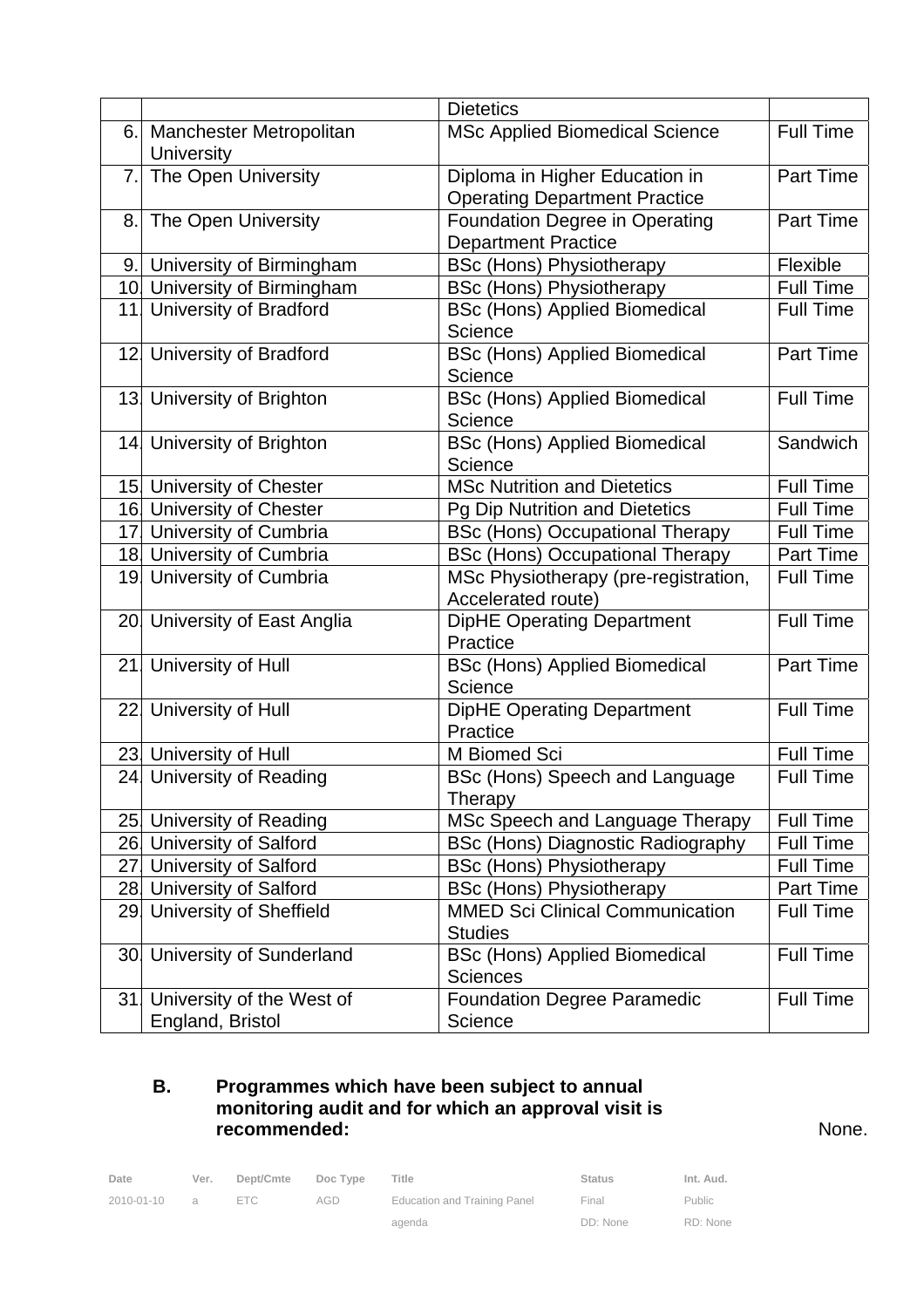| С. | Programmes for which annual monitoring declarations<br>have been received* and for which the Panel is asked<br>to confirm continuing approval:                                                        | None. |
|----|-------------------------------------------------------------------------------------------------------------------------------------------------------------------------------------------------------|-------|
| D. | New profession programmes which have been subject<br>to an audit and for which the approval visit planned for<br>the academic year 2011/12 is recommended:                                            | None. |
| Е. | New profession programmes which have been subject<br>to an audit and for which an approval visit is<br>recommended before and to replace the currently<br>planned visit in the academic year 2011/12: | None  |

# 5**. Major changes**

#### **A. Programmes which have been subject to major change and for which continuing approval is recommended:**  enclosure 4 paper ETP 23/11

|     | <b>Education provider</b>               | <b>Programme Name</b>                       | <b>Mode</b>      |
|-----|-----------------------------------------|---------------------------------------------|------------------|
| 1.1 | <b>Aston University</b>                 | <b>BSc (Hons) Applied Biomedical</b>        | <b>Full Time</b> |
|     |                                         | Science                                     |                  |
| 2.1 | <b>Bournemouth University</b>           | <b>Supplementary Prescribing for Allied</b> | Part Time        |
|     |                                         | <b>Health Professionals (Non Medical</b>    |                  |
|     |                                         | Prescribing)                                |                  |
| 3.1 | <b>Coventry University</b>              | Certificate in Non-Medical Prescribing      | <b>Part Time</b> |
|     |                                         | (Level 3)                                   |                  |
| 4.I | <b>Coventry University</b>              | Certificate in Non-Medical Prescribing      | <b>Part Time</b> |
|     |                                         | (M Level)                                   |                  |
| 5.  | <b>Glasgow Caledonian University</b>    | <b>BSc (Hons) Physiotherapy</b>             | <b>Full Time</b> |
| 6.  | <b>Leeds Metropolitan University</b>    | <b>BSc (Hons) Dietetics</b>                 | <b>Full Time</b> |
| 7.  | <b>Liverpool John Moores University</b> | <b>BSc (Hons) Applied Biomedical</b>        | <b>Full Time</b> |
|     |                                         | Science                                     |                  |
| 8.  | <b>Liverpool John Moores University</b> | <b>BSc (Hons) Applied Biomedical</b>        | Part Time        |
|     |                                         | Science                                     |                  |
| 9.1 | Manchester Metropolitan                 | BSc (Hons) Psychology and Speech            | <b>Full Time</b> |
|     | <b>University</b>                       | Pathology                                   |                  |
|     | 10 Manchester Metropolitan              | BSc (Hons) Speech Pathology and             | <b>Full Time</b> |
|     | <b>University</b>                       | Therapy                                     |                  |
|     | 11. Manchester Metropolitan             | <b>MSc Applied Biomedical Science</b>       | <b>Full Time</b> |
|     | <b>University</b>                       |                                             |                  |
|     | 12. The Robert Gordon University        | <b>BSc (Hons) Nutrition and Dietetics</b>   | <b>Full Time</b> |
|     | 13. University College London           | Doctorate in Clinical Psychology            | <b>Full Time</b> |

agenda

Public RD: None